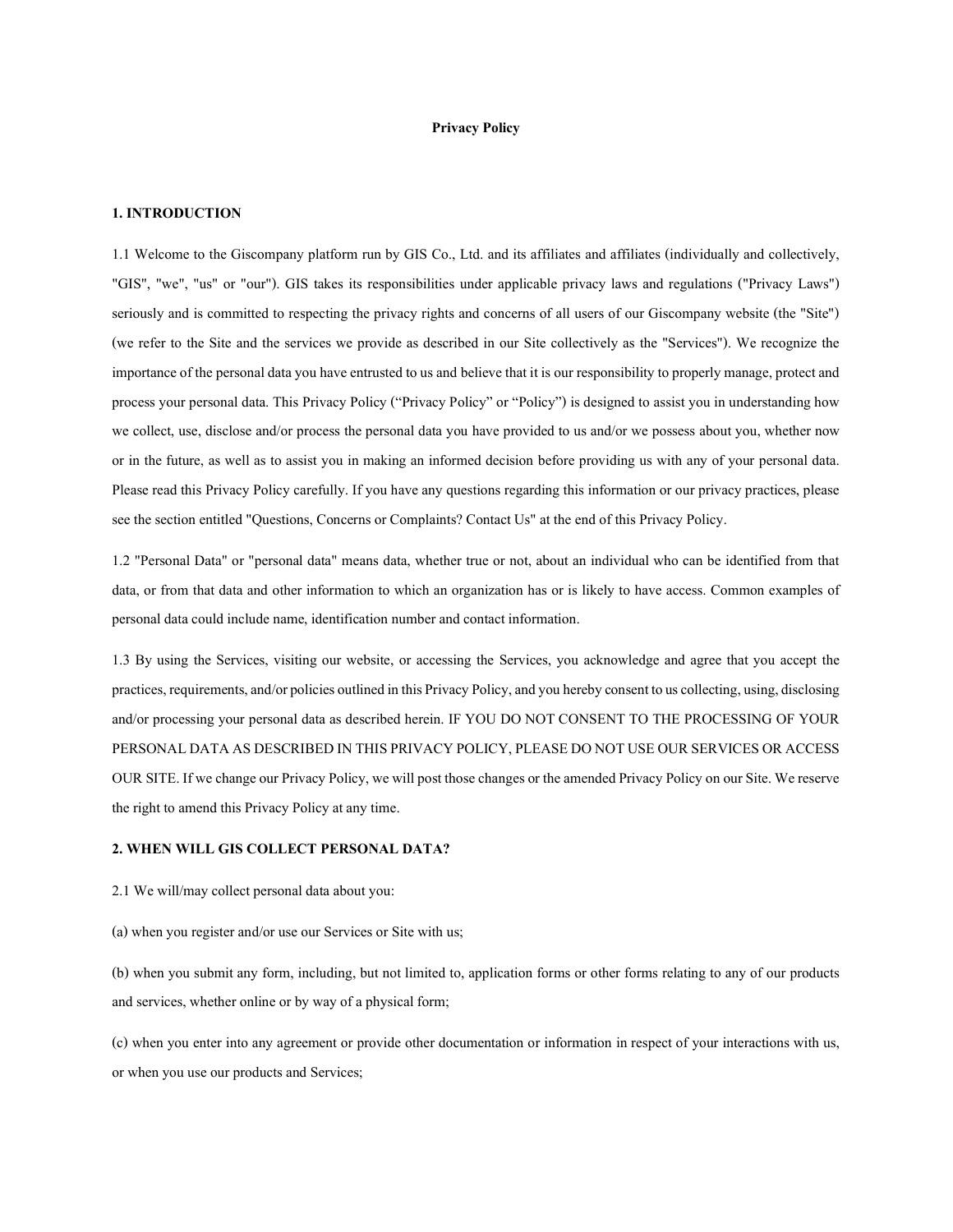(d) when you interact with us, such as via telephone calls (which may be recorded), letters, fax, face-to-face meetings, social media platforms and emails;

(e) when you use our electronic services, or interact with us via our Site or Services. This includes, without limitation, through cookies which we may deploy when you interact with our Service or Site;

(f) when you carry out transactions through our Services;

(g) when you provide us with feedback or complaints;

(h) when you register, agree and/or participate in contest and/or sales promotion with us, our partners and/or our affiliates;

(i) when you visit or use websites and applications of our partners or affiliates;

(j) when you visit or use a third party's website and application related to us;

(k) when you link your account with a third party's website or application to our Site; or

(l) when you submit your personal data to us for any reason.

The above does not purport to be exhaustive and sets out some common instances of when personal data about you may be collected.

2.2 We may collect, use disclose and/or process this information only for the Purposes (defined below).

# 3. WHAT PERSONAL DATA WILL GIS COLLECT?

3.1 The personal data that GIS may collect includes but is not limited to:

- name;

- email address;
- address appearing on ID card or passport;
- billing address;
- bank account and payment information;
- telephone number;
- ID card number or passport number

- IP address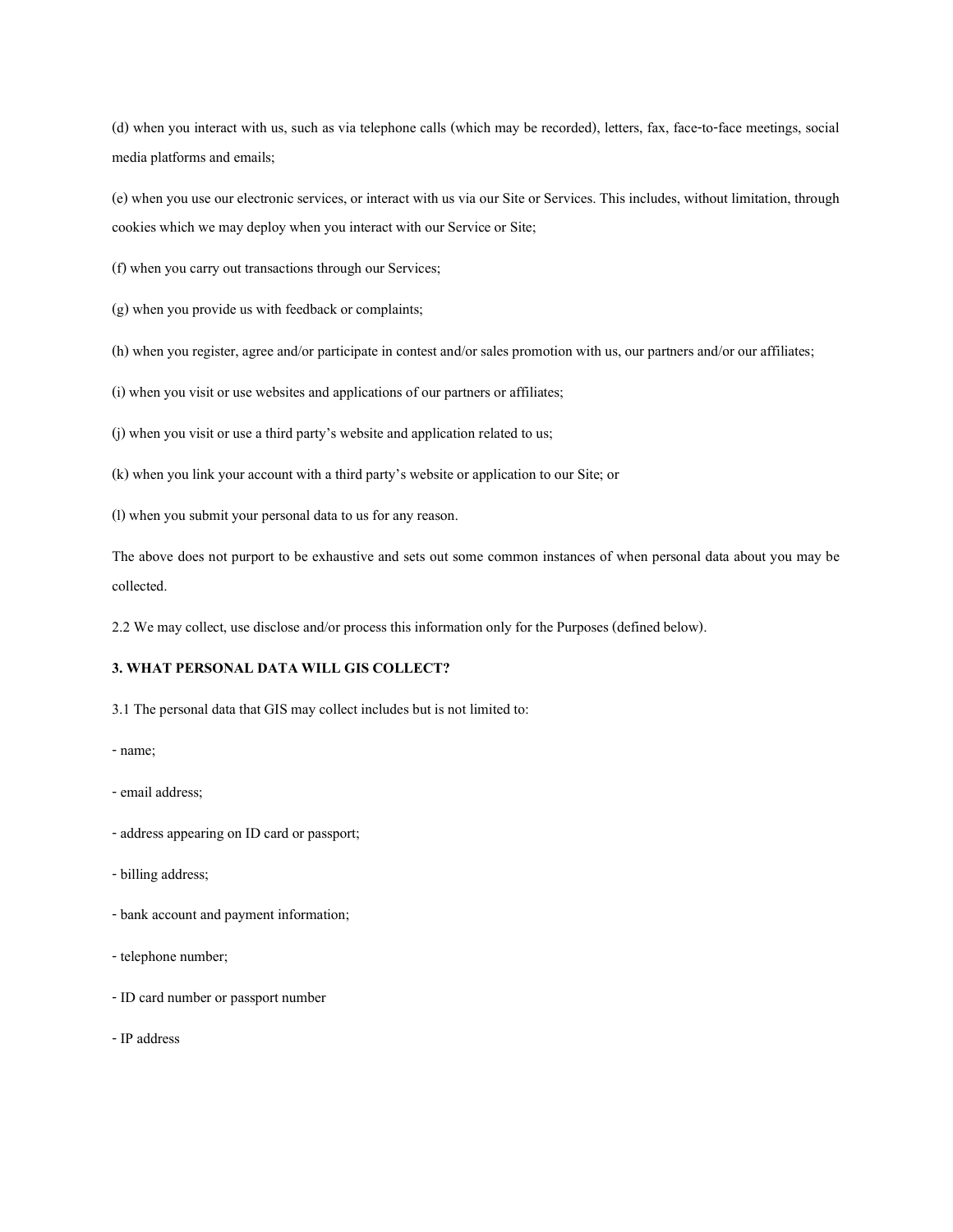- any other information about you when you sign up to use our Services or Site, and when the you use the Services or Site, as well as information related to how you use our Services or Site;

- information received or related to device that you use to access to our Service and/or Site;

- details of your account given to websites ore applications of a third party you engage with via our Site; and

- aggregate data on content the User engages with.

3.2 As mentioned in Clause 2, we may receive your information/personal data and activities, whether or not on Giscompany's platform, from our affiliates and/or partners who are third parties such as information from our affiliates and/or partners collaborating with us to offer you services and/or sales promotion or information from advertiser related to experience or interact with them, including websites and applications you visited.

3.3 If you do not want us to collect the aforementioned information/personal data, you may opt out at any time by notifying our Data Protection Officer in writing about it. Further information on opting out can be found in the section below entitled "How can you opt-out, remove, request access to or modify information you have provided to us?". Note, however, that opting out of us collecting your personal data or withdrawing your consent for us to collect, use or process your personal data may affect your use of the Services.

3.4 When you use a third party's applications, websites or other services provided on or collaborated with our Services, such third party may receive your data or information posted or shared by you.

## 4. VIEWING WEB PAGES

As with most websites, your device sends information which may include personal data about you that gets logged by a web server when you browse our Site. This typically includes without limitation your computer's IP address, operating system, browser name/version, the referring web page, requested page, date/time, and sometimes a "cookie" (which can be disabled using your browser preferences) to help the site remember your last visit. If you are logged in, this information is associated with your personal account. The information is also included in anonymous statistics to allow us to understand how visitors use our Site.

## 5. COOKIES

5.1 We may from time to time implement "cookies" or other features to allow us or third parties to collect or share information that will help us improve our Site and the Services we offer, or help us offer new services and features. "Cookies" are identifiers we transfer to your computer or mobile device that allow us to recognize your computer or device and tell us how and when the Services or website are used or visited, by how many people and to track movements within our website. We may link cookie information to personal data. Cookies also link to information regarding what items you have selected for purchase and pages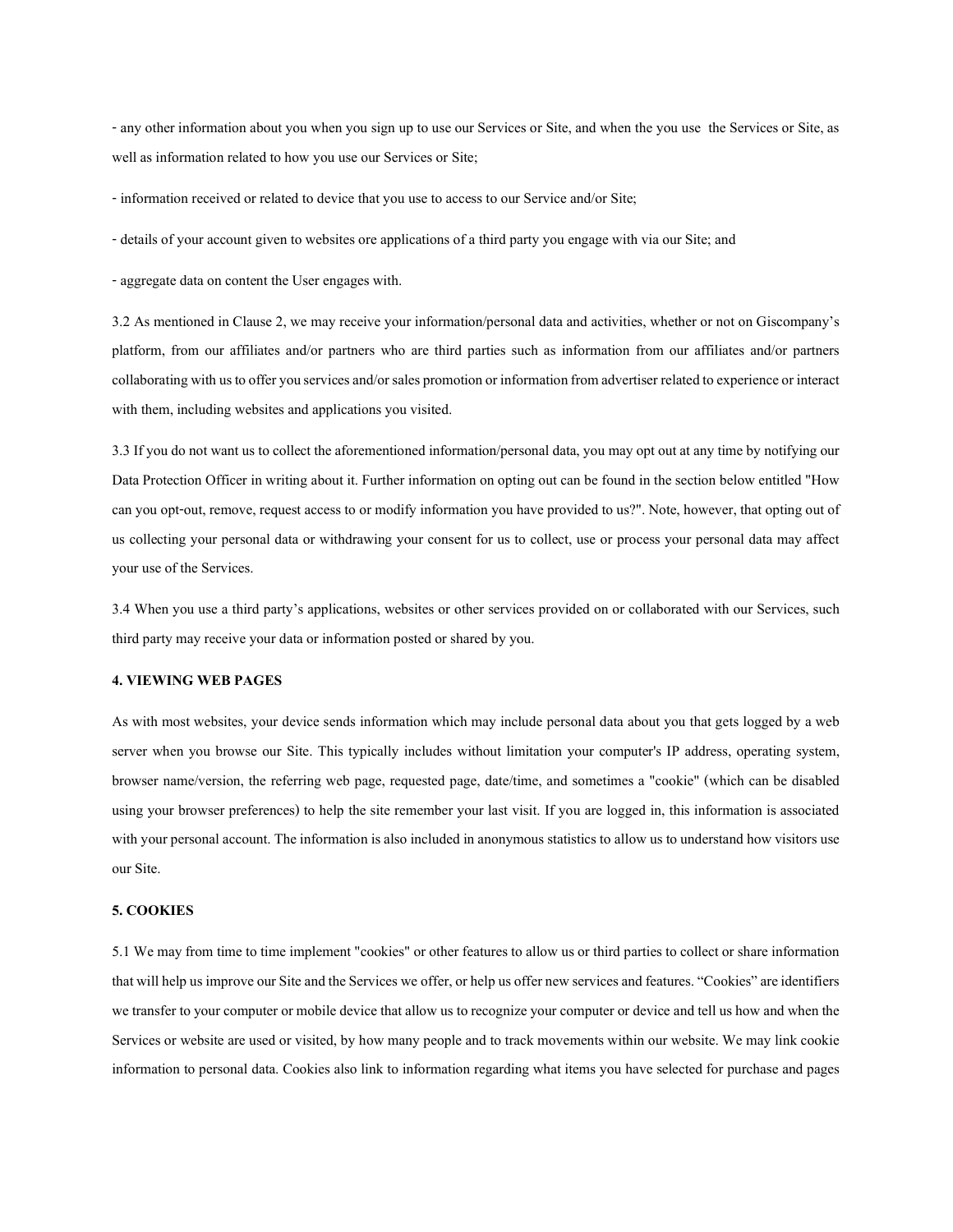you have viewed. This information is used to keep track of your shopping cart, for example. Cookies are also used to deliver content specific to your interest and to monitor website usage.

5.2 You may refuse the use of cookies by selecting the appropriate settings on your browser. However, please note that if you do this you may not be able to use the full functionality of our Site or the Services.

## 6. VIEWING AND DOWNLOADING CONTENT AND ADVERTISING

As with browsing web pages, when you watch content and advertising and access other software on our Site or through the Services, most of the same information is sent to us (including, without limitation, IP Address, operating system, etc.); but, instead of page views, your computer sends us information on the content, advertisement viewed and/or software installed by the Services and the website and time.

## 7. COMMUNITY & SUPPORT

7.1 We provide customer service support through email and feedback forms. In order to provide customer support, we will ask for your email address and mobile phone number. We only use information received from customer support requests, including, without limitation, email addresses, for customer support services and we do not transfer to or share this information with any third parties.

#### 8. SURVEYS

From time-to-time, we may request information from users via surveys. Participation in these surveys is completely voluntary and you therefore have a choice whether or not to disclose your information to us. Information requested may include, without limitation, contact information (such as your email address), and demographic information (such as interests or age level). Survey information will be used for the purposes of monitoring or improving the use and satisfaction of the Services and will not be transferred to third parties, other than our contractors who help us to administer or act upon the survey.

## 9. HOW DO WE USE THE INFORMATION YOU PROVIDE US?

9.1 We may collect, use, disclose and/or process your personal data for one or more of the following purposes:

(a) to consider and/or process your application/transaction with us or your transactions

(b) to manage, operate, provide and/or administer your use of and/or access to our Services and our website, as well as your relationship and user account with us;

(c) to manage, operate, administer and provide you with as well as to facilitate the provision of our Services, including, without limitation, remembering your preferences;

 (d) to respond to, process, deal with or complete a transaction and/or to fulfil your requests for certain products and services and notify you of service issues and unusual account actions;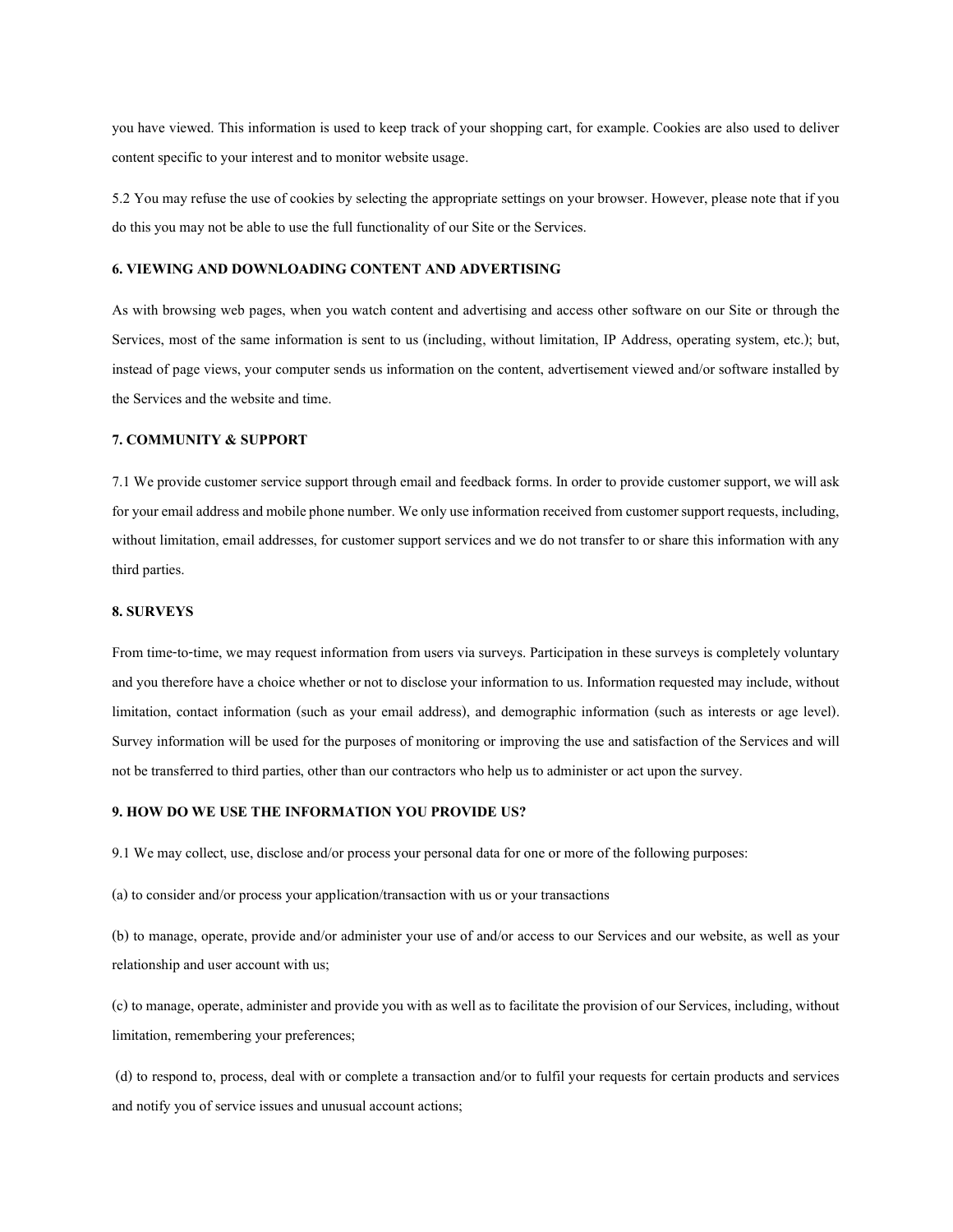(e) to enforce our Terms of Service or any applicable end user license agreements;

(f) to protect personal safety and the rights, property or safety of others;

(g) for identification and/or verification;

(h) to maintain and administer any software updates and/or other updates and support that may be required from time to time to ensure the smooth running of our Services;

(i) to deal with or facilitate customer service, carry out your instructions, deal with or respond to any enquiries given by (or purported to be given by) you or on your behalf;

(j) to contact you or communicate with you via voice call, text message and/or fax message, email and/or postal mail or otherwise for the purposes of administering and/or managing your relationship with us or your use of our Services, such as but not limited to communicating administrative information to you relating to our Services. You acknowledge and agree that such communication by us could be by way of the mailing of correspondence, documents or notices to you, which could involve disclosure of certain personal data about you to bring about delivery of the same as well as on the external cover of envelopes/mail packages;

(k) to conduct research, analysis and development activities (including, but not limited to, data analytics, surveys, product and service development and/or profiling), to analyst how you use our Services, to improve our Services or products and/or to enhance your customer experience;

l) to allow for audits and surveys to, among other things, validate the size and composition of our target audience, and understand their experience with GIS's Services;

(m) where you give us your prior consent, marketing and promotional information and materials relating to products and/or services (including, without limitation, products and/or services of third parties whom GIS may collaborate or tie up with) for marketing and in this regard, to send you by various modes of communication such as postal mail, email, location-based services or otherwise, that GIS (and/or its affiliates or related corporations) may be selling, marketing or promoting, whether such products or services exist now or are created in the future.

(n) to respond to legal processes or to comply with or as required by any applicable law, governmental or regulatory requirements of any relevant jurisdiction, including, without limitation, meeting the requirements to make disclosure under the requirements of any law binding on GIS or on its related corporations or affiliates;

(o) to produce statistics and research for internal and statutory reporting and/or record-keeping requirements;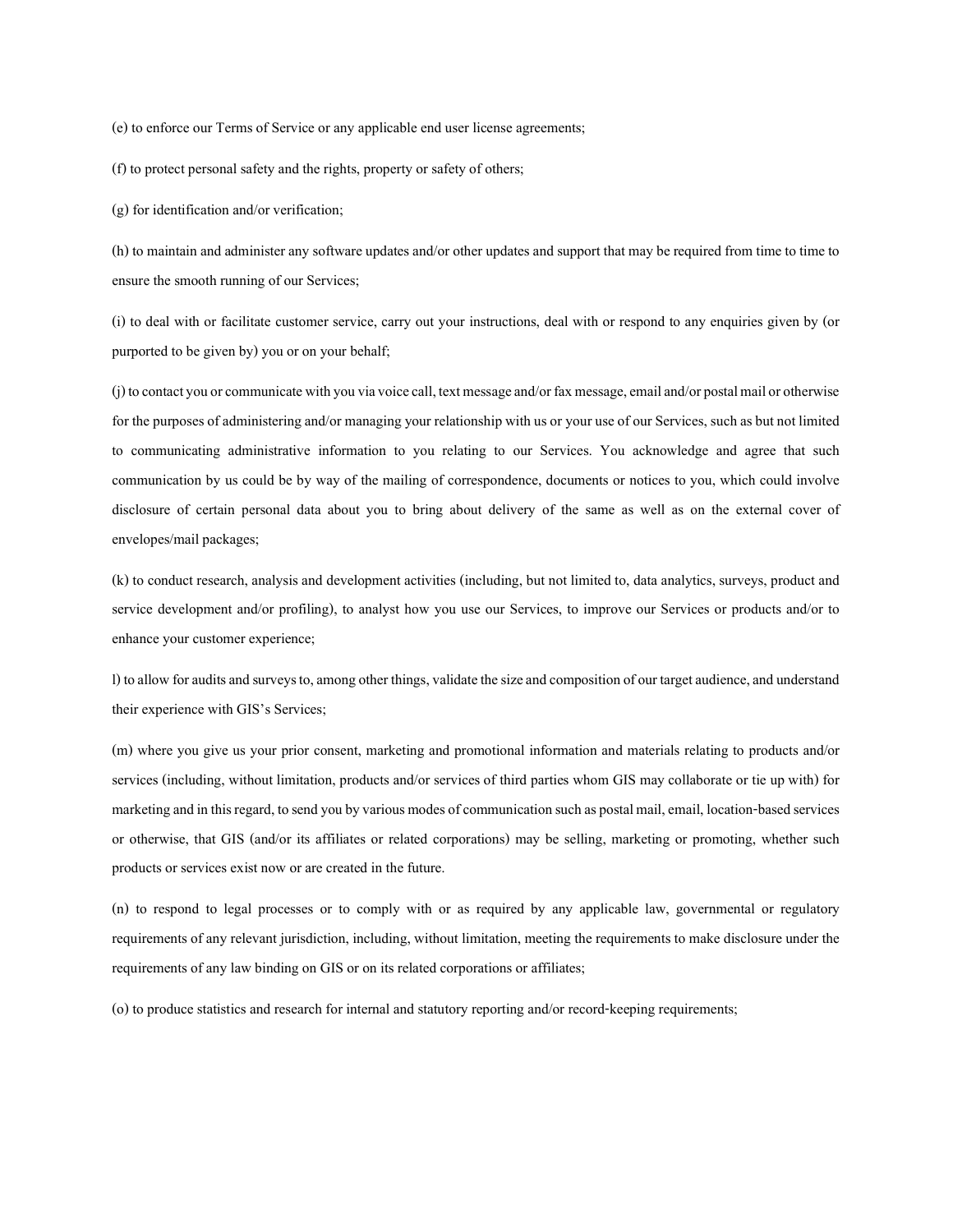(p) to carry out due diligence or other screening activities (including, without limitation, background checks) in accordance with legal or regulatory obligations or our risk management procedures that may be required by law or that may have been put in place by us;

(q) to audit our Services or GIS's business;

(r) to prevent or investigate any fraud, unlawful activity, omission or misconduct, whether relating to your use of our Services or any other matter arising from your relationship with us, and whether or not there is any suspicion of the aforementioned;

(s) to store, host, back up (whether for disaster recovery or otherwise) of your personal data, whether within or outside of your jurisdiction;

(t) to deal with and/or facilitate a business asset transaction or a potential business asset transaction, where such transaction involves GIS as a participant or involves only a related corporation or affiliate of GIS as a participant or involves GIS and/or any one or more of GIS's related corporations or affiliates as participant(s), and there may be other third party organizations who are participants in such transaction. A "business asset transaction" refers to the purchase, sale, lease, merger, amalgamation or any other acquisition, disposal or financing of an organization or a portion of an organization or of any of the business or assets of an organization; and/or

(u) any other purposes which we notify you of at the time of obtaining your consent.

(collectively, the "Purposes").

9.2 As the purposes for which we will/may collect, use, disclose or process your personal data depend on the circumstances at hand, such purpose may not appear above. However, we will notify you of such other purpose at the time of obtaining your consent, unless processing of the applicable data without your consent is permitted by the Privacy Laws.

## 10. HOW DOES GIS PROTECT CUSTOMER INFORMATION?

We implement a variety of security measures to ensure the security of your personal data on our systems. Your personal data is contained behind secured networks and is only accessible by a limited number of employees who have special access rights to such systems. We will retain personal data in accordance with the Privacy Laws and/or other applicable laws. That is, we will destroy or anonymize your personal data as soon as it is reasonable to assume that (i) the purpose for which that personal data was collected is no longer being served by the retention of such personal data; and (ii) retention is no longer necessary for any legal or business purposes. If you cease using the Site, or your permission to use the Site and/or the Services is terminated, we may continue storing, using and/or disclosing your personal data in accordance with this Privacy Policy and our obligations under the Privacy Laws. Subject to applicable law, we may securely dispose of your personal data without prior notice to you.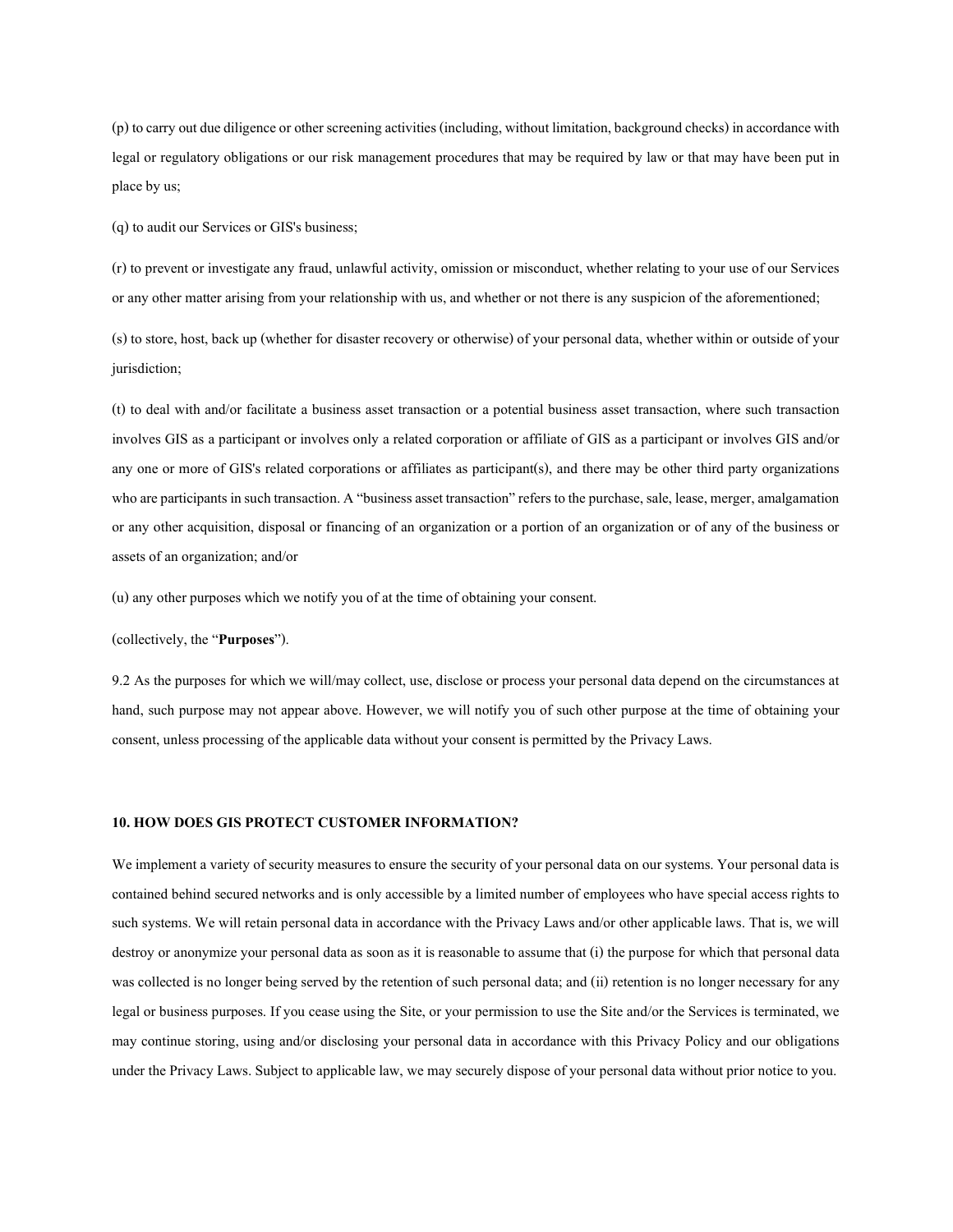## 11. DOES GIS DISCLOSE THE INFORMATION IT COLLECTS FROM ITS VISITORS TO OUTSIDE PARTIES?

11.1 In conducting our business, we will/may need to disclose your personal data to our third party service providers, agents and/or our affiliates or related corporations, and/or other third parties, whether sited in Thailand or outside , for one or more of the above-stated Purposes. Such third party service providers, agents and/or affiliates or related corporations and/or other third parties would be processing your personal data either on our behalf or otherwise, for one or more of the above-stated Purposes. Such third parties include, without limitation:

(a) our subsidiaries, affiliates and related corporations;

(b) contractors, agents, service providers and other third parties we use to support our business. These include but are not limited to those which provide administrative or other services to us such as mailing houses, telecommunication companies, information technology companies and data centers;

(c) a buyer or other successor in the event of a merger, divestiture, restructuring, reorganization, dissolution or other sale or transfer of some or all of GIS's assets, whether as a going concern or as part of bankruptcy, liquidation or similar proceeding, in which personal data held by GIS about our Service users is among the assets transferred; and/or

(d) third parties to whom disclosure by us is for one or more of the Purposes and such third parties would in turn be collecting and processing your personal data for one or more of the Purposes

11.2 This may require, among other things, share statistical and demographic information about our users and their use of the Services with suppliers of advertisements and programming. This would not include anything that could be used to identify you specifically or to discover individual information about you.

11.3 For the avoidance of doubt, in the event that Privacy Laws or other applicable laws permit an organization such as us to collect, use or disclose your personal data without your consent, such permission granted by the laws shall continue to apply.

11.4 Third parties may unlawfully intercept or access personal data transmitted to or contained on the site, technologies may malfunction or not work as anticipated, or someone might access, abuse or misuse information through no fault of ours. We will nevertheless deploy reasonable security arrangements to protect your personal data as required by the Privacy Laws; however, there can inevitably be no guarantee of absolute security such as but not limited to when unauthorized disclosure arises from malicious and sophisticated hacking by malcontents through no fault of ours.

## 12. INFORMATION COLLECTED BY THIRD PARTIES

12.1 Our Site uses Google Analytics, a web analytics service provided by Google, Inc. ("Google"). Google Analytics uses cookies, which are text files placed on your computer, to help the website analyst how users use the Site. The information generated by the cookie about your use of the website (including your IP address) will be transmitted to and stored by Google on servers in the United States. Google will use this information for the purpose of evaluating your use of the website, compiling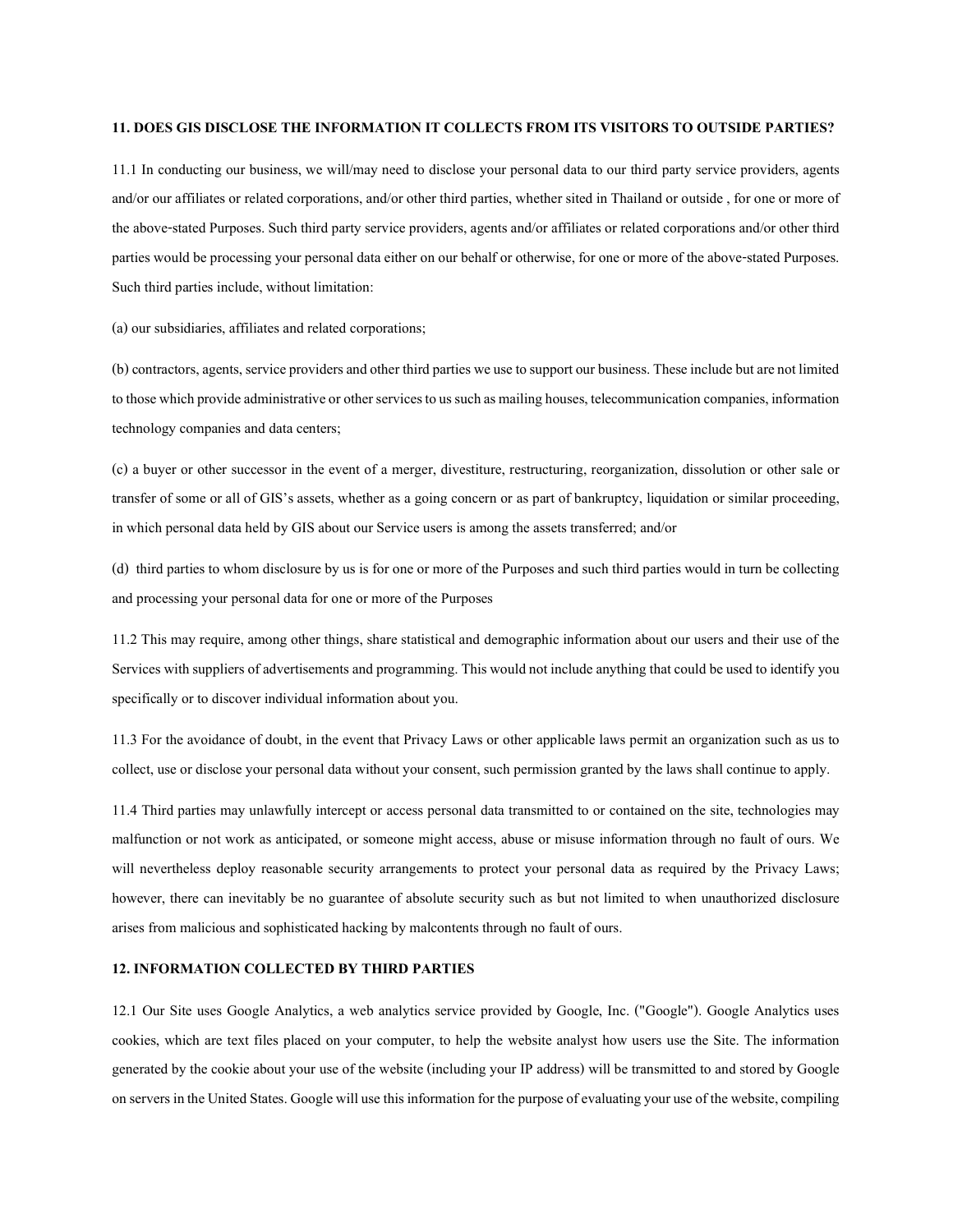reports on website activity for website operators and providing other services relating to website activity and internet usage. Google may also transfer this information to third parties where required to do so by law, or where such third parties process the information on Google's behalf. Google will not associate your IP address with any other data held by Google.

12.2 We, and third parties, may from time to time make software applications downloads available for your use on or through the Services. These applications may separately access, and allow a third party to view, your identifiable information, such as your name, your user ID, your computer's IP Address or other information such as any cookies that you may previously have installed or that were installed for you by a third party software application or website. Additionally, these applications may ask you to provide additional information directly to third parties. Third party products or services provided through these applications are not owned or controlled by GIS. You are encouraged to read the terms and other policies published by such third parties on their websites or otherwise.

## 13. DISCLAIMER REGARDING SECURITY AND THIRD PARTY SITES

13.1 WE DO NOT GUARANTEE THE SECURITY OF PERSONAL DATA AND/OR OTHER INFORMATION THAT YOU PROVIDE ON THIRD PARTY SITES. We do implement a variety of security measures to maintain the safety of your personal data that is in our possession or under our control. Your personal data is contained behind secured networks and is only accessible by a limited number of persons who have special access rights to such systems, and are required to keep the personal data confidential. When you place orders or access your personal data, we offer the use of a secure server. All personal data or sensitive information you supply is encrypted into our databases to be only accessed as stated above.

13.2 In an attempt to provide you with increased value, we may choose various third party websites to link to, and frame within, the Site. We may also participate in co-branding and other relationships to offer e-commerce and/or other services and features to our visitors. These linked sites have separate and independent privacy policies as well as security arrangements. Even if the third party is affiliated with us, we have no control over these linked sites, each of which has separate privacy and data collection practices independent of us. Data collected by our co-brand partners or third party web sites (even if offered on or through our Site) may not be received by us.

13.3 We therefore have no responsibility or liability for the content, security arrangements (or lack thereof) and activities of these linked sites. These linked sites are only for your convenience and you therefore access them at your own risk. Nonetheless, we seek to protect the integrity of our Site and the links placed upon each of them and therefore welcome any feedback about these linked sites (including, without limitation, if a specific link does not work).

# 14. HOW CAN YOU OPT-OUT, REMOVE, REQUEST ACCESS TO OR MODIFY INFORMATION YOU HAVE PROVIDED TO US?

## 14.1 Opting Out and Withdrawing Consent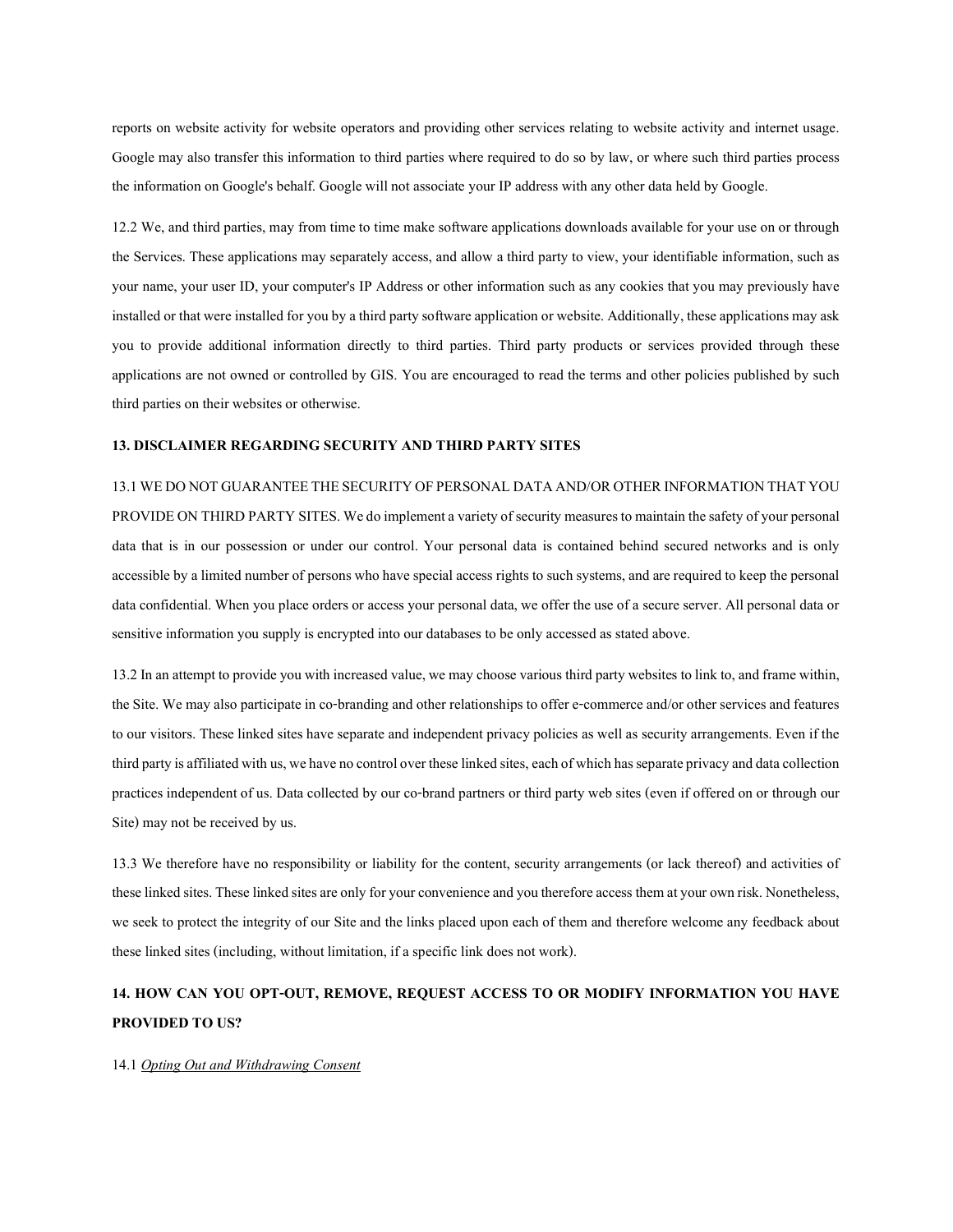14.1.1 You may withdraw your consent for the collection, use and/or disclosure of your personal data in our possession or under our control by sending an email to our Personal Data Protection Officer at the email address listed below in Section 15.1.

14.1.2 Once we have your clear withdrawal instructions and verified your identity, we will process your request for withdrawal of consent, and will thereafter not collect, use and/or disclose your personal data in the manner stated in your request. If we are unable to verify your identity or understand your instructions, we will liaise with you to understand your request.

14.1.3 However, your withdrawal of consent could result in certain legal consequences arising from such withdrawal. In this regard, depending on the extent of your withdrawal of consent for us to process your personal data, it may mean that we will not be able to continue providing the Services to you, we may need to terminate your existing relationship and/or the contract you have with us, etc., as the case may be, which we will inform you of.

## 14.2 Requesting Access and/or Correction of Personal Data

14.2.1 If you have an account with us, you may personally access and/or correct your personal data currently in our possession or control through the Account Settings page on the Site. If you do not have an account with us, we do not have your personal data.

14.2.2 For a request to access personal data, once we have sufficient information from you to deal with the request, we will seek to provide you with the relevant personal data within 30 days Where we are unable to respond to you within the said 30 days , we will notify you of the soonest possible time within which we can provide you with the information requested. Note that Privacy Laws may exempt certain types of personal data from being subject to your access request.

14.2.3 For a request to correct personal data, once we have sufficient information from you to deal with the request, we will:

(a) correct your personal data within 30 days .Where we are unable to do so within the said period, we will notify you of the soonest practicable time within which we can make the correction. Note that Privacy Laws may exempt certain types of personal data from being subject to your correction request as well as provides for situation(s) when correction need not be made by us despite your request; and

14.2.5 To the extent permitted by law, we will/may also be charging you a reasonable fee for the handling and processing of your requests to access your personal data. If we so choose to charge, we will provide you with a written estimate of the fee we will be charging. Please note that we are not required to respond to or deal with your access request unless you have agreed to pay the fee.

14.2.6 We reserve the right to refuse to correct your personal data in accordance with the provisions as set out in Privacy Laws, where they require and/or entitle an organization to refuse to correct personal data in stated circumstances.